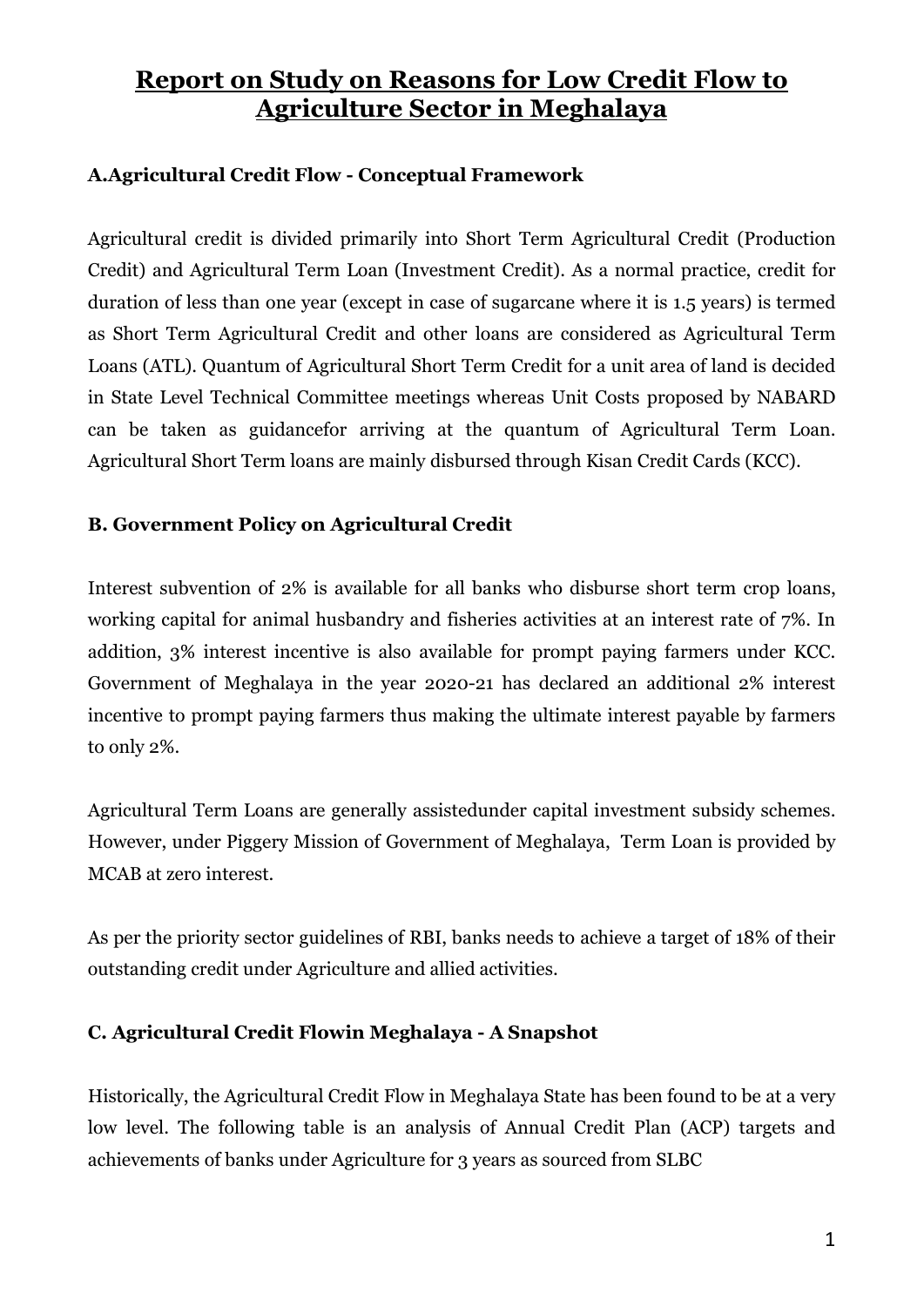| Years       | <b>Agencies</b> | <b>Crop Loan</b> |       |              | <b>Term Loan</b> |       |             | <b>Total Agri Loan</b> |       |      |
|-------------|-----------------|------------------|-------|--------------|------------------|-------|-------------|------------------------|-------|------|
|             |                 |                  |       |              |                  |       |             |                        |       |      |
|             |                 | <b>Target</b>    | Ach   | % Ach        | <b>Target</b>    | Ach   | % Ach       | <b>Target</b>          | Ach   | %Ach |
| 2017-<br>18 | Public<br>banks | 32537            | 0     | $\mathbf{0}$ | 10462            | 16722 | 160         | 42999                  | 16722 | 39   |
|             | Pvt banks       | 4963             | 0     | 0            | 2038             | 1252  | 61          | 7001                   | 1252  | 18   |
|             | <b>MRB</b>      | 7000             | 3511  | 50           | 2500             | 3091  | 124         | 9500                   | 6602  | 69   |
|             | <b>MCAB</b>     | 1420             | 756   | 0            | 4526             | 2179  | 48          | 5946                   | 2935  | 49   |
|             | All             | 46000            | 9693  | 21           | 20000            | 28012 | 140         | 66000                  | 37706 | 57   |
|             | agencies        |                  |       |              |                  |       |             |                        |       |      |
| 2018-<br>19 | Public<br>banks | 38973            | 24937 | 63           | 15691            | 8131  | 52          | 54664                  | 33068 | 60   |
|             | Pvt banks       | 5944             | 48    | $\mathbf{1}$ | 3058             | 1210  | 40          | 9002                   | 1258  | 14   |
|             | <b>MRB</b>      | 8385             | 5904  | 70           | 3751             | 792   | 21          | 12136                  | 6696  | 55   |
|             | <b>MCAB</b>     | 1700             | 1136  | 67           | 6790             | 2204  | 32          | 8490                   | 3340  | 39   |
|             | All             | 55100            | 32027 | 58           | 29999            | 12336 | 41          | 85099                  | 44363 | 52   |
|             | agencies        |                  |       |              |                  |       |             |                        |       |      |
| 2019-<br>20 | Public<br>banks | 40127            | 8328  | 21           | 18139            | 3781  | 21          | 58266                  | 12109 | 21   |
|             | Pvt banks       | 8187             | 240   | 3            | 7290             | 1456  | 20          | 15477                  | 1696  | 12   |
|             | <b>MRB</b>      | 9056             | 4901  | 54           | 4829             | 537   | 11          | 13885                  | 5438  | 39   |
|             | <b>MCAB</b>     | 1837             | 2915  | 159          | 8717             | 0     | $\mathbf 0$ | 10554                  | 2915  | 28   |
|             | All<br>agencies | 59311            | 16386 | 28           | 38995            | 5774  | 15          | 98306                  | 22160 | 23   |

#### It may be observed that during last three years :

The overall achievement of banks under ACP targets has been very low. As on March 2020, the Total Agricultural Credit achievement was only 23%, public sector banks disbursing 54% of the total agricultural credit disbursed during 2019-20, followed by Meghalaya Rural Bank (MRB)with 25%. While Meghalaya Apex Cooperative Bank (MCAB) disbursed 13% of Total Agricultural Credit, the share of agricultural credit of Private Sector banks is the least at 8%.

Private Sector banks having presence mainly in urban areas are not disbursing short term loans or KCC as evident from the fact that in FY 2017-18, FY 2018-19 and FY 2019-20, they managed to service only 0%, 0.82% and 2.94% of the crop loan/KCC targets allotted to them.

Both MRB and MCAB are showing a declining trend in pursuing agri targets whereas their achievements are gradually declining over the last three years.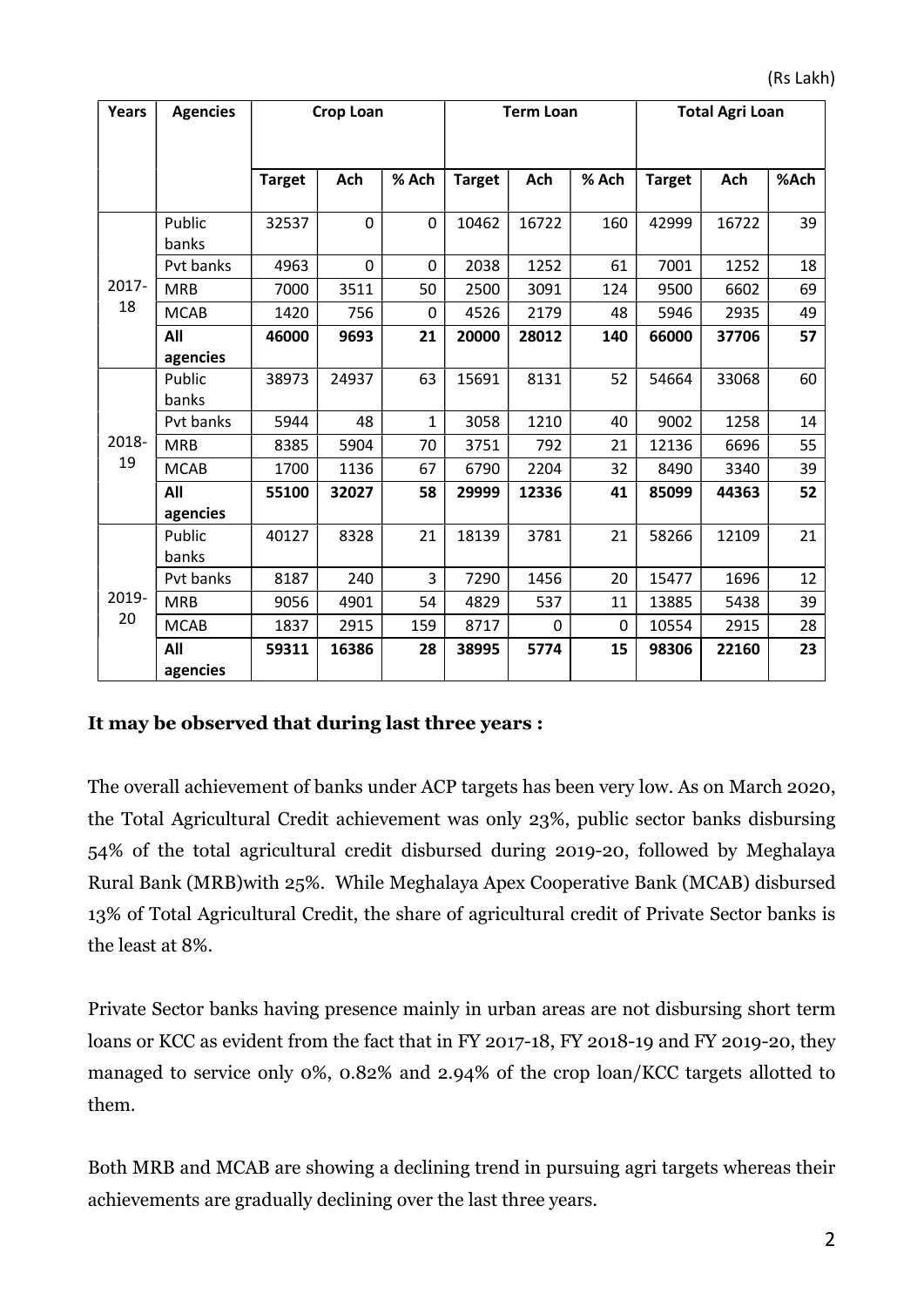In terms of investment credit in agriculture, FY 2017-18 saw an overwhelming 140% in achievement whereas in FY 2019-20 it dropped to a mere 14.81%.

Overall agriculture and allied sector achievement by all lending agencies (commercial banks, rural bank and cooperatives), ACP targets in FY 2017-18 was 57%, which dropped to 52% in the succeeding FY and declined further to a distressing 23% in FY 2019-20.

#### D. Reasons for low credit flow to Agriculture

In order to improve the agriculturecredit flow in the State, focus has to be on theconstraints faced at both banks and borrower's level to arrive at enabling factors for facilitating credit flow. The constraints in upscaling of agricultural credit disbursement, specific to the state may be discussed as under:

#### 1. Low credit absorption capacity

Small and Marginal farmers in the State constitute about 82% of total farmers who are engaged in subsistence farming covering about 62% of total cultivable area. Most of the farmers are carrying out subsistence farming mainly for own consumption obviating the necessity for availing a bank loan.

#### 2. High Transportation Cost

Hilly terrain of Meghalaya increases the transportation cost of agricultural commodities uptoRs 44/- per running km. Although the ITeams project of GoMreduced the transportation cost by half, products from Meghalaya find it difficult to compete with the price of commodities available from other states. Lack of economies of scale exacerbates the problem since it costs even more for transporting smaller quantities. High transportation costs thus reduces the margin available for the farmers and reduces the confidence to repay the debt with interest.

#### 3. Low level of awareness

Majority of the farmers in the State are illiterate and are afraid to approach the banks for their credit requirements. Most of them preferthe moneylenders for their urgent requirements as no paperwork is involved albeit at higher rate of interest of 20% to 25% per month.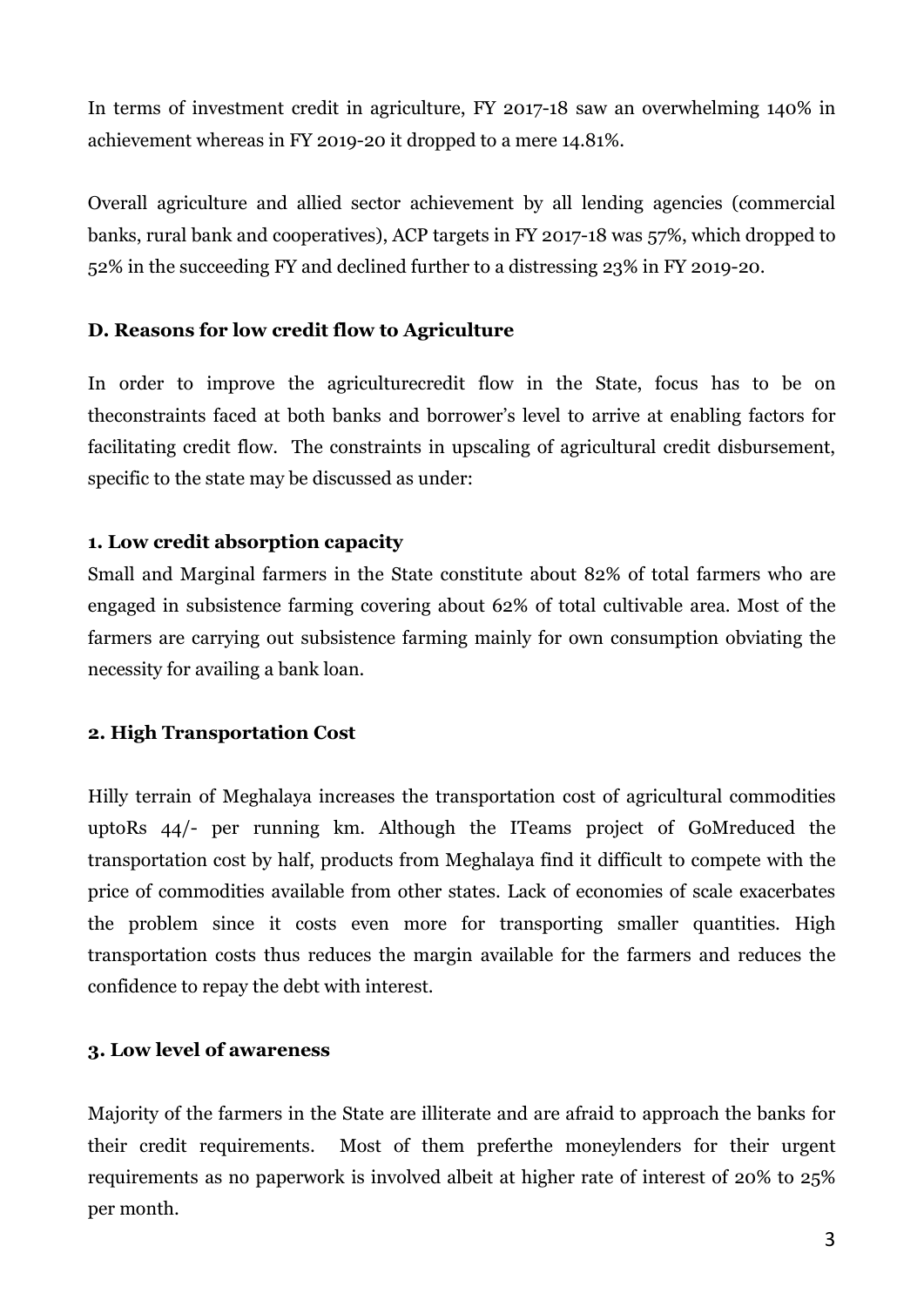#### 4. Cultural Factors

People in Meghalaya are truthful by nature. Generally, people pay back the loans. Nobody wants to be known as a defaulter in the community. So, the loans are taken only when they are sure that it could be repaid. Since agriculture is depended on nature and by default, risky, most of the farmers are averse to investing in agriculture. Although many risk mitigation factors are available, low level of exposure and awareness prevents the farmers in accessing those factors.

#### 5. Land Tenure System does not allow land as collateral

Absence of cadastral survey and digitisation of land records pose major constraints in creating systematic and updated land records. Lack of authenticity of the title deeds and their enforceability in the court of law acts as major challenge for the banks to extend loans.

Land tenure system and restrictions in transfer of land titles are indicated as the major reason by banks for not extending credit support for high value crop loan (>Rs1.60 lakh) and long-term loan required under farm mechanisation, plantation & horticulture, fisheries, commercial diary, etc.

### 6. NPA levels of the banks

The overall Gross NPA of Banks in the State as on 31 March 2020 was 11%, while NPA of Public Sector CBs, RRB and MCAB at 16%, 17% and 6% respectively. The high NPA level and accountability attached to that may be considered as one of the reasons for the bankers not expanding the credit reach.

#### 7. Lack of Infrastructure Facilities

Lack of proper infrastructure facilities in terms of electricity, road network and connectivity, banking outreach, railways, poor telecommunications, etc. do not attract credit led investment to the desired level. Limited farm mechanization, poor irrigation infrastructure, lack of post-harvest management and processing infrastructure are also affecting the credit flow.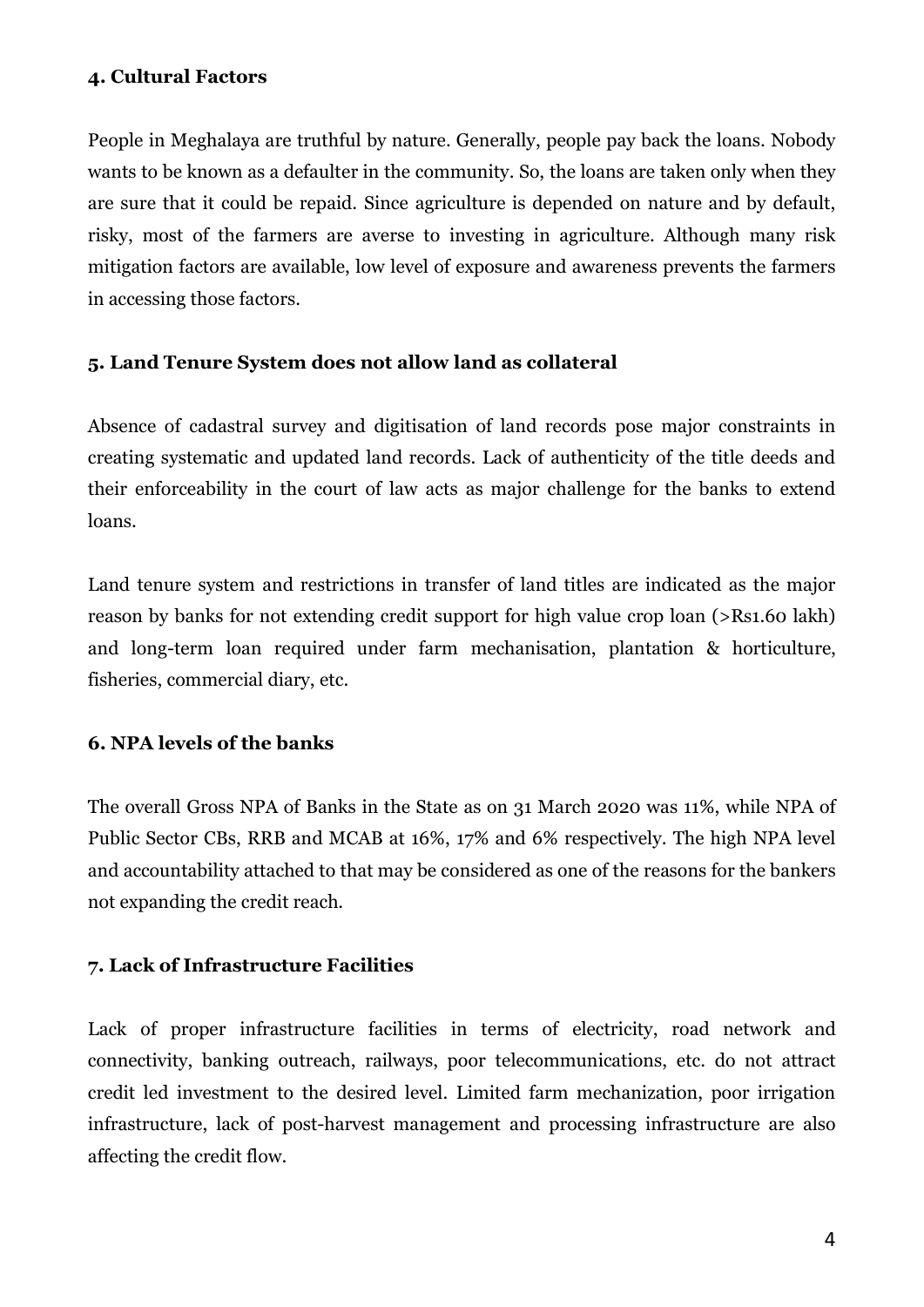#### 8. Enforcement of Security

As per Meghalaya Transfer of Land (Regulation) Act 1971 banks are empowered to take land as security on the condition that in case of default, banks will auction it only among Tribal population. The Meghalaya Credit Operation and Miscellaneous Provisions Act, 1976 provides enabling provisions for the same.

However, in practice, banks are not able to enforce the same. For example, for taking possession of land under SARFAESI Act, bankers prefer permission from District Administration. However, this permission is not forthcoming always. In addition to SARFAESI Act, there are two other modes banks adopt for recovery – Debt Recovery Tribunal (DRT) and Suit Filing, both of which are not practical solutions for recovery. Resolution of Bakijai cases is also very low.

LokAdalats are helping the recovery in case of compromise settlement.Although the cases reaching enforcement of security is less, the comfort level of the bankers for financing considerably reduces, leading to limited credit off take.

#### 9. Low banking outreach

There are many unbanked villages in Meghalaya. Often farmers have to travel 40 to 50 km to reach the nearest bank branch for availing banking services. This makes it unviable for farmers availing banking services including credit.

### E. Measures to improve Agricultural Credit Flow

#### 1. Farm Level Processing and Marketingat a Premium

Since the transportation of fresh produce out of Meghalayais adding to the cost, the strategy proposed would be to process the produce at the farm level in micro units to increase the shelf life and to have farmer collectives to generate enough volumes for economies of scale. Pristine products of Meghalaya mostly organically grown can command a premium price of atleast 20% in metros of the country.

Identification of potential clustersfor processing to capitalise on the crop/sector specific comparative advantages enjoyed by the Stateshould be attempted. FPOs promoted by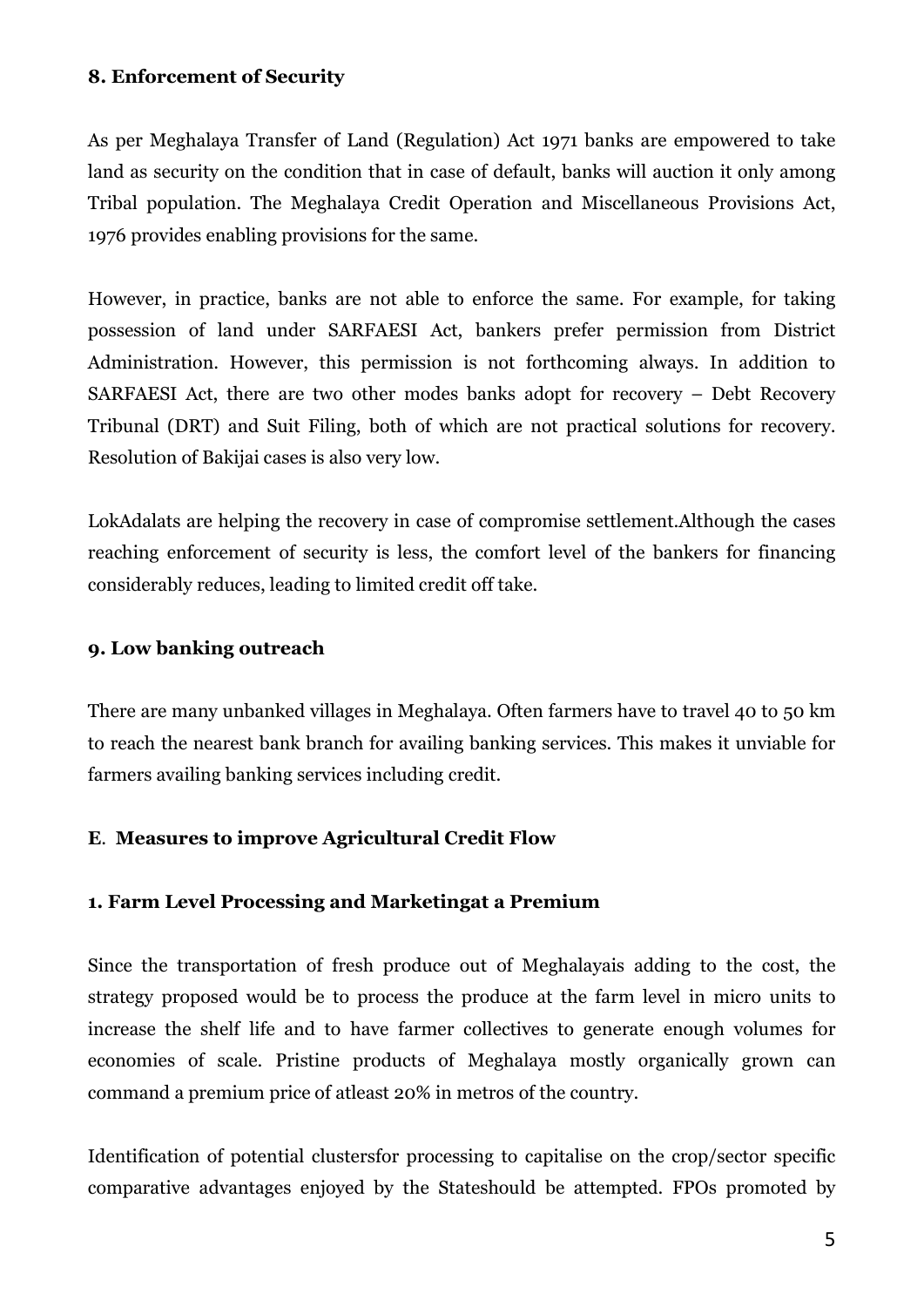CBBOs is a preferred mechanism for this. KVK and Agri- Universities to be associated in preparing area specific crop/integrated farming model with support from Agriculture Department.(LakadongTurmeric, Pineapple, Jackfruit, spices, cashew, crops not grown commercially in the mainland areas like peach, plum, kiwi etc to be processed).

It may be noted that even though 82% of the farmers are small and marginal they cover only 62% of the area. Rest of the area (38%) could be tapped for commercial cultivation for economies of scale. Farm level processing and marketing at a premium will ensure enough margin available with farmers for absorbing risk and provide the much neededconfidence for availing credit and repaying the same.

### 2. Farmers Identity Card

Government of Meghalaya has already issued more than 1 lakh Farmers Identity Cards with the cooperation of NIC. There is a need for identifying and issuing more such cards especially for share croppers and tenant farmers. This should be followed up by making the details of these farmers online to bankers through already available channels. Thereafter Government of Meghalaya may notify Farmers Identity Cards as an acceptable document for bank loan.

### 3. Handholding and Forwarding Loan Applications through Line Departments

Line departments like MBDA, PRIME, KKVK, MSRLS, Agri, Horti, AH, RSETIs etc may be instructed to assist in forwarding loan applications of trainees/ producers, entrepreneurs, SHGs, etc to the concerned bank branch. This will help forums like DCC/DLRC/SLBC to review any pending applications and also create a system for line departments (who are directly interacting with trainees/producers/entrepreneurs) to bring forward potential borrowers. Further, one session under any training conducted should be handled by a nearby bank branch personnel. It is the experience of NABARD in various training programmes that when credit flow is facilitated, units are established and run successfully.

#### 4. Credit Linkage through SHGs/JLGs

Meghalaya is at the inflexion point of exponential growth in credit linkage of SHGs as a follow up to the exponential growth of savings linkage already happening under the watch of MSRLS. The successful SHG Bank linkage programme in the country has created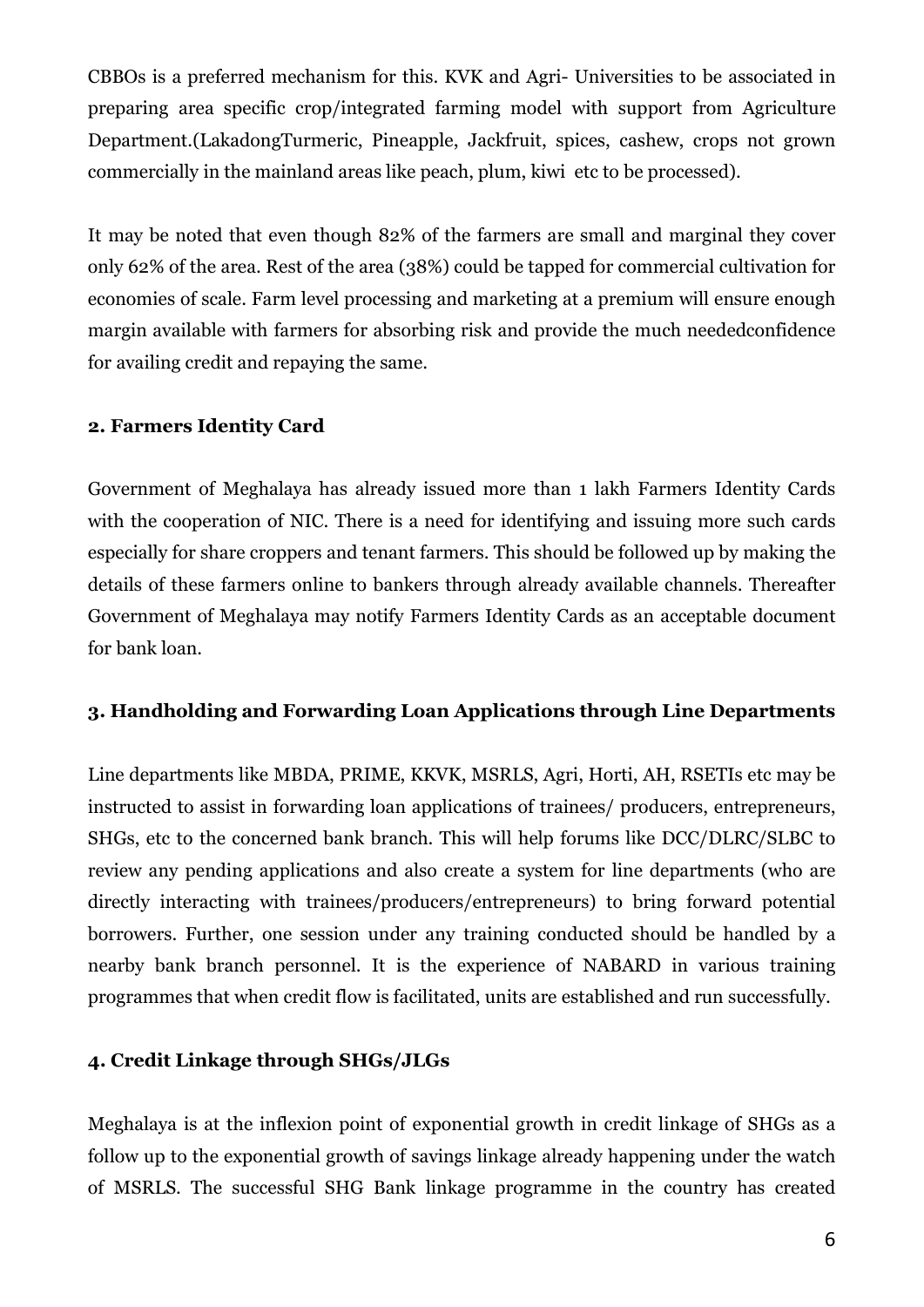avenues for women farmers to get hassle free credit especially through JLGs. Meghalaya should aggressively credit link its SHGs.

#### 5. Business Correspondences Agents (BCAs) with Micro ATMs

MSRLS in partnership with MRB has implemented 200 micro ATMs with support under Financial Inclusion Fund maintained by NABARD. Business Correspondences may help understaffed bank branches by carrying out the functions of deposit and withdrawal using these micro ATMs so that bank managers get more time for credit processing. Government may support the BCs with viable gap funding. This will help in bringing banking to unbanked villages and increase the credit flow to agriculture.

#### 6. Strengthening the Cooperative Credit structure

PACS strengthening, computerisation and enhancing the number of borrowing members needs to be done urgently. Government of Meghalaya has declared IVCS as PACS. MCAB may quicken the process of affiliating the IVCS so that the clogged credit flows through PACS may be opened up for better credit flow under Agriculture, which is the basic purpose of forming the PACS/IVCS.

### 7. Convening of DCC/DLRC meetings regularly

DCC/DLRC meetings are important forums for monitoring the credit flow. Inclusion of pubic representatives/MDCs/MLAs in DLRCs may bring more accountability in the forum. DCC/DLRC meetings can act as an in-built mechanism to remove bottlenecks in the credit flow. This will also help the coordination with the bankers and line departments. BLBC meetings are conductedrarely in Meghalaya but it needs to be conducted to disseminate information as also increase credit flow to agriculture.

#### 8.PRIME Project for supporting Entrepreneurs

PRIME project of Government of Meghalaya is a good opportunity to support entrepreneurial talent. Many enterprises selected under Chief Ministers E-Challenge are in agro processing. Supporting such talents is the sure shot way to success and bankers should come forward to finance units selected under PRIME project.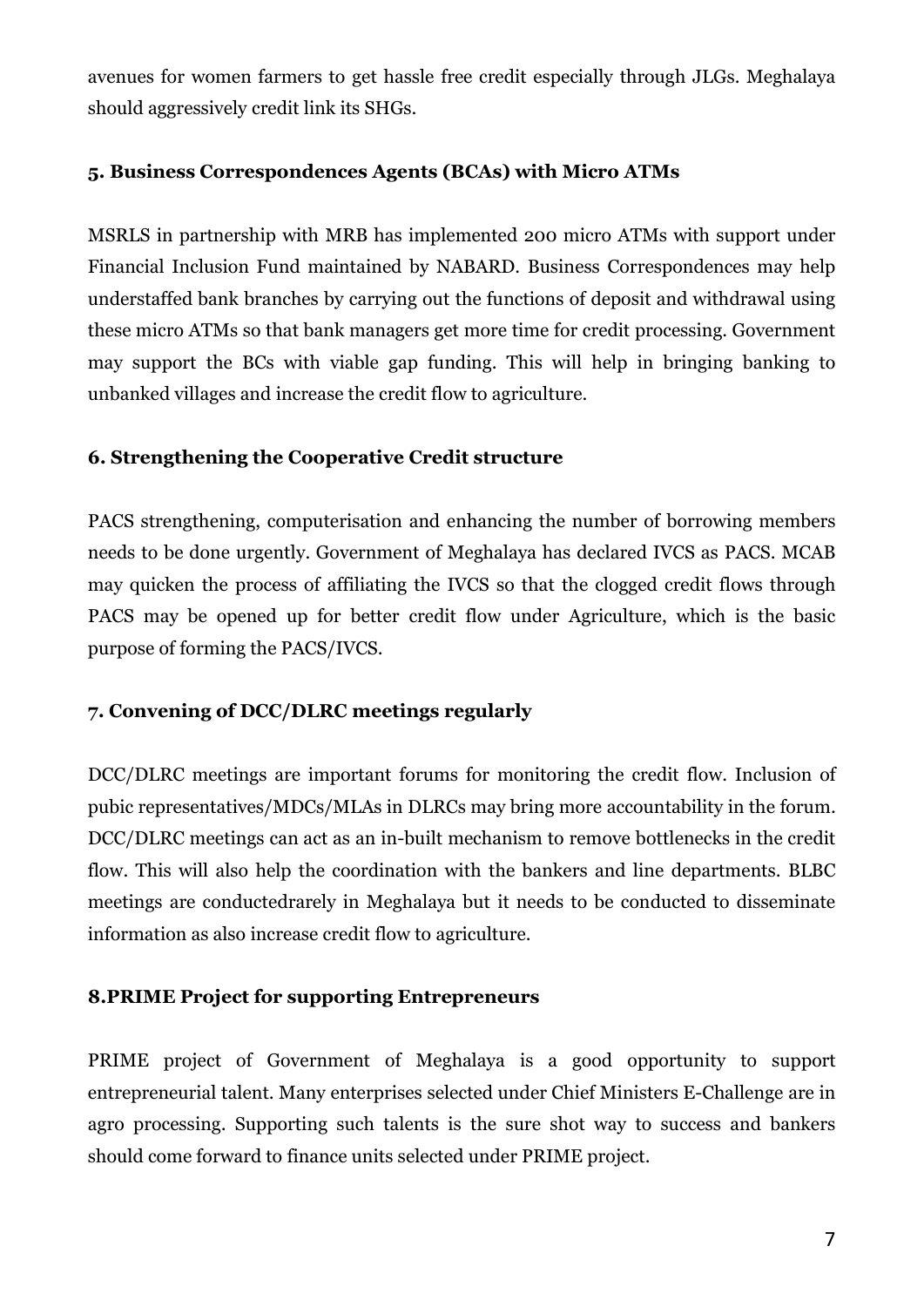#### 9. State Government's support for recovery drive

State Government may extend adequate support to bankers under Bakijai system, SARFAESI ACT and other recovery measures. Only if bankers are reasonably confident of assured recoverythat they will extend loans.

#### 10. Overhaul Land Tenure system and computerization of Land Records

Tribal Autonomous District Councils and traditional Headmen, Wahehchnong, Nokmas, etc being prominent authorities in the state may issue land operating documents to entrepreneurs/producers/farmers and ensure that banks find them acceptable as Officially Valid Documents. The conservative land-holding certificate by ADCs is time consuming and deprives the tenant farmers and non land owning entrepreneurs of bank finance.

Holding rights of land for collaterals as acceptable to bank to facilitate security enforcement is a basic minimum requirement for increasing the credit flow.

Computerisation of land records and online marking of lien for loan is a reality in many states.

### F. Framework for implementing the above measures

### Short Term Measures

- 1. Aggressively promote SHG Bank Linkage
- 2. Popularize and support Business Correspondences with micro ATMs
- 3. Handhold trainees for credit linkage by departments / Training centres
- 4. Affiliate IVCS to MCAB and strengthen cooperative system.
- 5. State Government may support recovery measures
- 6. Convening of DCC/DLRC meetings regularly